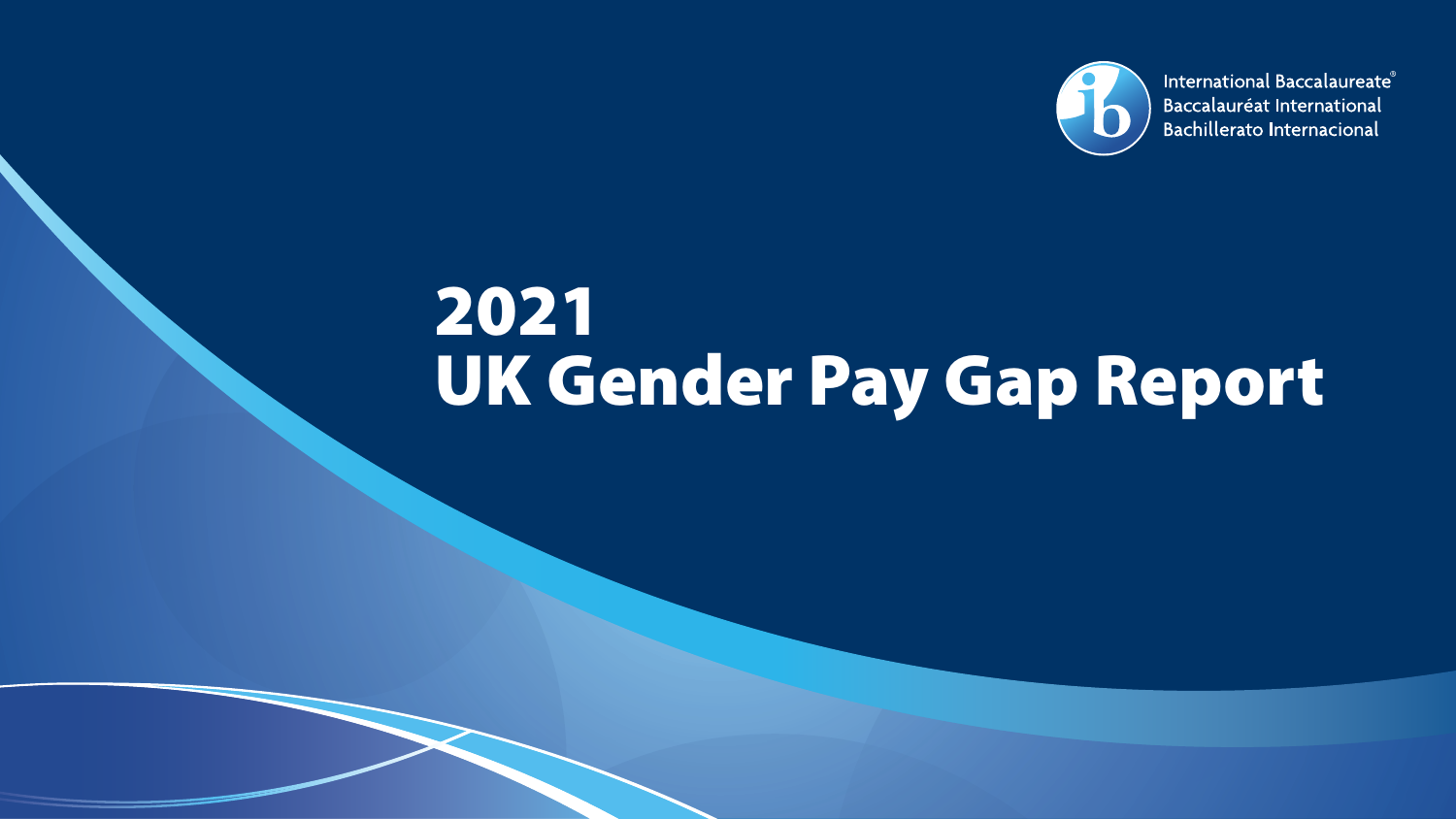

### **Introduction**

At the International Baccalaureate (IB), we are committed to creating an open and inclusive community. Pay gaps are a global challenge and we strongly believe closing the gaps benefits everyone. We remain committed to focusing on gender parity across the organisation, to benefit everyone across the IB at all levels.

Although the legislative requirements specifically relate to our UK-based colleagues, we are proud to be a global organisation whose aim is to promote intercultural understanding and respect around the world. We have built a reputation for having high standards as a global workplace for the more than 700 employees in our five offices. Fundamental to this is being transparent in how we report our progress to ensure we continue building trust inside and outside of the IB.

Our commitment to diversity, equity and inclusion is real. However, we recognise that we are in the early stages of this journey and closing Gender Pay Gaps require long term, sustainable change. This will not happen overnight, and we all have a part to play to bring this to life. To complement our strategies and to help drive forward our efforts, we are looking to introduce a Head of Diversity, Equity and Inclusion (DEI) to champion and accelerate DEI in the organisation.

We recognise that the gaps the data shows are larger than we would like and that there is more that we can do. To align with our values around being inquisitive and setting high standards at the IB, we have sourced third party support to ensure our results are as robust and accurate as possible. We commit to increasing our efforts and initiatives for longer-term improvements.

I confirm the data reported is accurate, in accordance with the requirements of the Equality Act 2010 (Gender Pay Gap Information) Regulations 2017.

#### **Poh Chee Wong Global HR Director**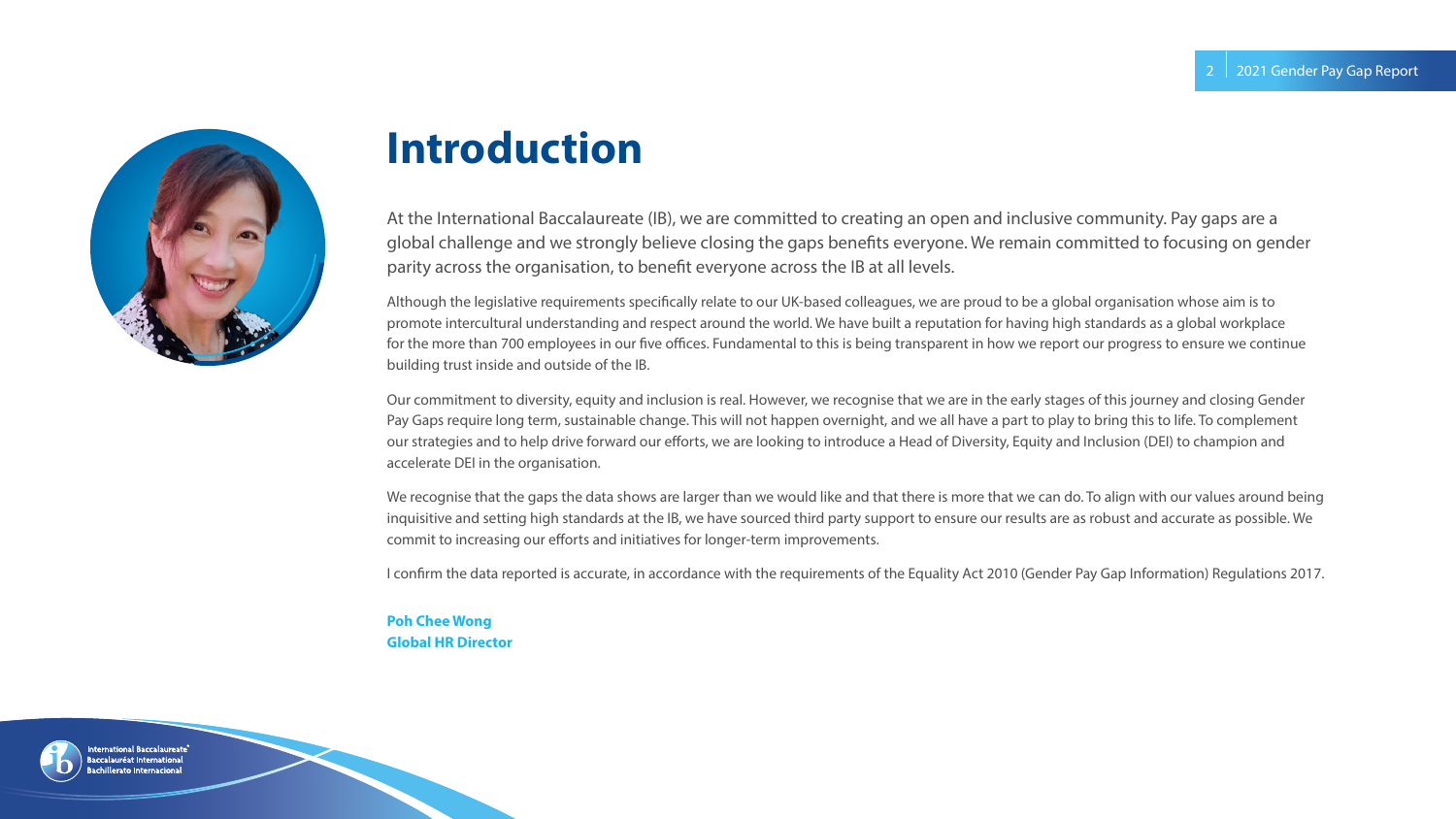### **UK Gender Pay Gap Legislation**

It is important to understand that equal pay is not the same as the Gender Pay Gap, and the two concepts should not be confused.



**Equal pay** requires that women and men carrying out the same or similar work in the same employment should receive the same pay.

> ational Baccalaureate ccalauréat International



However, the **Gender Pay Gap** measures the difference between the earnings of women and men across the business, regardless of the work they do. This is expressed in mean and median earnings, based on equivalent hourly rates, and is shown as a percentage of men's earnings. This includes base pay, allowances and any other bonus and incentive pay paid in April 2021.

The **Gender Bonus Gap** is the difference in incentive pay received by men and women in the 12 months prior to 5 April 2021. This includes all bonuses and incentives.

**Mean:** The mean is calculated by adding up the total pay of employees and dividing by the number of employees. The calculation is completed separately for men and women and the means are compared.



**Median:** The median is the middle number of a ranking of pay from lowest to highest and gives us the best view of 'typical' pay. The calculation is completed separately for men and women and the medians are compared.



It is important to note that the UK Gender Pay Gap legislative requirements are binary in regard to gender (specifying female compared to male). Whilst we are reporting our statistics in accordance with the legislation, at the IB we recognise all gender identities.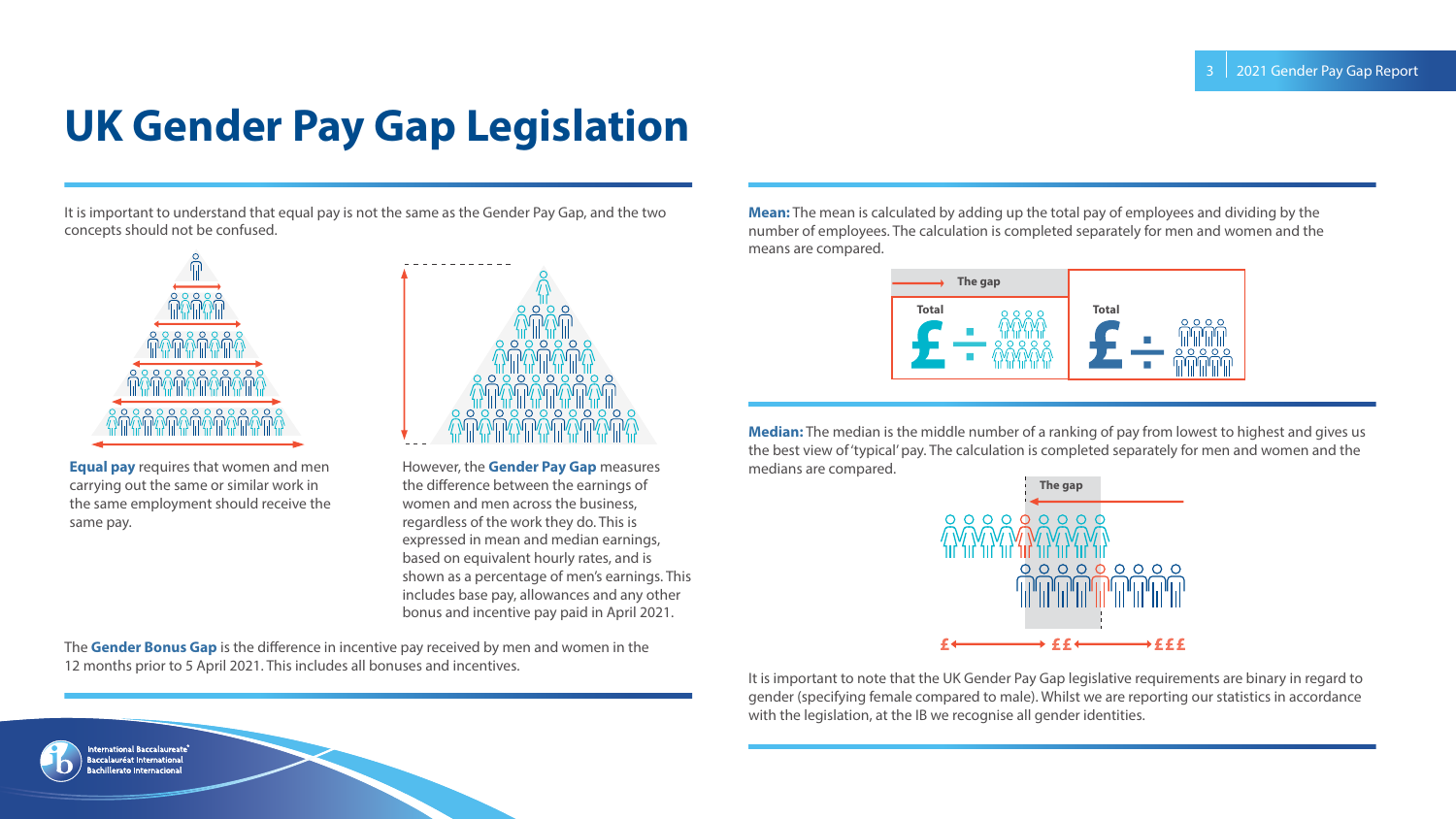# **Our 2021 UK Gender Pay Gap Results**

The chart below shows our Gender Pay Gap results for 2021 compared to previous results over the last two years. The pay data for the 2021 Gender Pay Gap is taken at a snapshot of 5 April 2021.

#### **Gender Pay Gap summary**

The mean pay for men is 9.8% higher than that of women and the median pay is 17.7% higher. The mean Gender Pay Gap has decreased compared to results in 2020. Both the mean and median Gender Pay Gaps remain favourable to male employees. As is typical across the UK, our pay gaps are driven by uneven workforce representation, i.e. the proportion of males and females across the organisation. We simply have too few males at the base of our organisational structure, whereas our senior levels are more evenly represented.



#### **The main factor for outsourcing the Gender Pay Gap reporting this year was data reliability.**

The chart below shows our Gender Bonus Gap results for 2021 compared to previous results over the last two years. The bonus data for the 2021 Gender Bonus Gap is all bonuses paid between 6 April 2020 and 5 April 2021.

#### **Gender Bonus Gap summary**

The median Gender Bonus Gap has narrowed by 14.9%, however, the mean Gender Bonus Gap has increased by 2.8%. Both the median and mean Gender Bonus Gaps remain favourable to male employees by 35.7% and 29.3% respectively.

In 2021, 58.6% of males and 65.3% of females received a bonus. 2020 in particular had a materially lower proportion of employees receiving a bonus due to the Covid-19 pandemic and therefore we are aware that year-on-year Gender Bonus Gap changes may not persist into the future. Furthermore, it should be noted that the Gender Bonus Gap in 2019 was temporarily much narrower due to a majority of employees receiving a similar 50th anniversary special bonus within the reporting period.

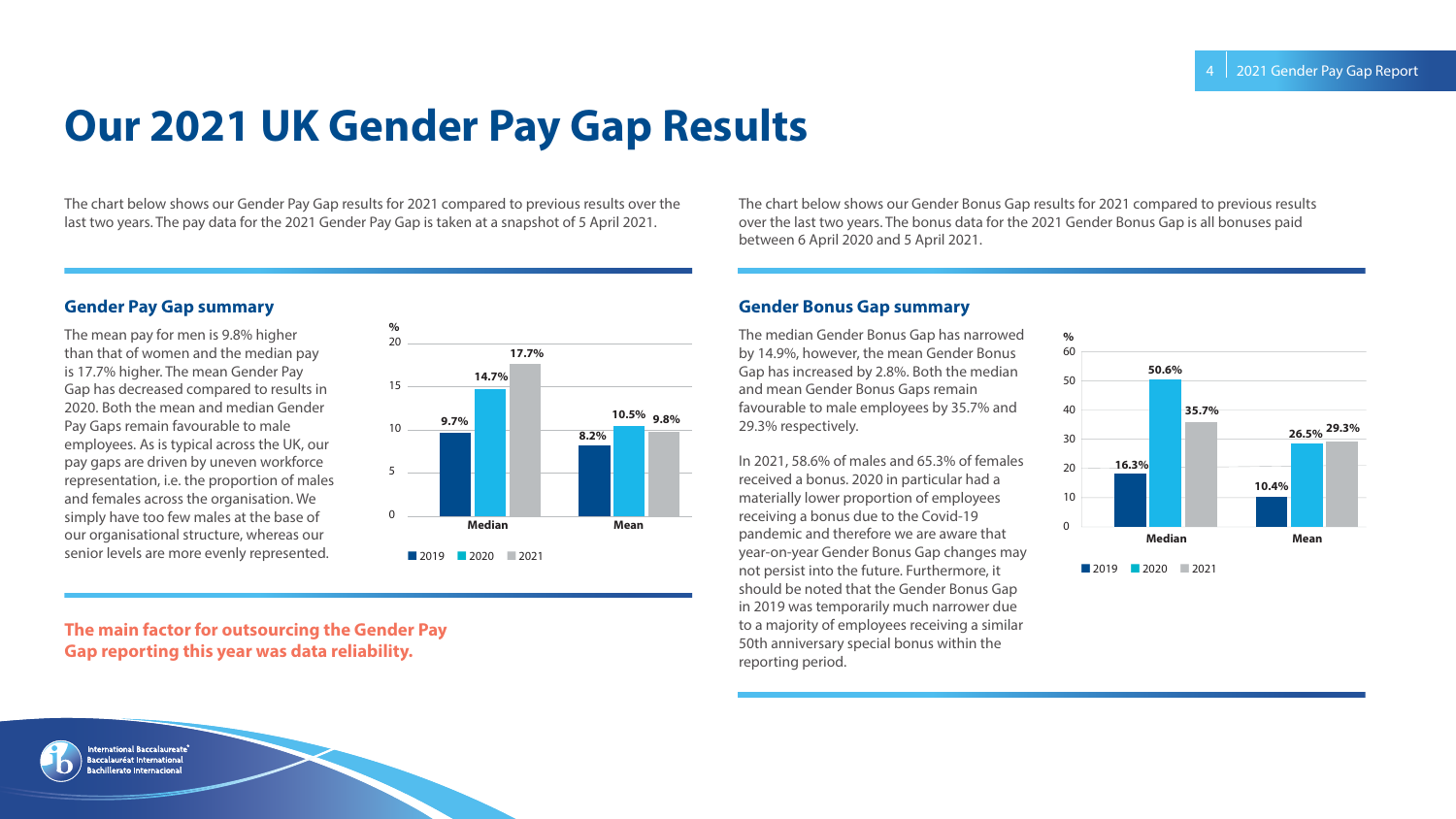#### **Population by pay quartiles**

Like in many other companies, the gender distribution of our workforce is the main influence on our Gender Pay Gap. Our gender distribution across the four equally sized pay quartiles shows that the proportion of females is high in both the lower and the lower middle pay quartiles, accounting for our high Gender Pay Gap.



**Our Global Equal Opportunity Policy is in place to ensure we treat our colleagues equally and fairly. The policy ensures that the IB complies with all relevant legislation covering discrimination, its own principles and promotes a working environment that enables the organisation to be fair and equitable and applies to all aspects of employment at the IB. However, we acknowledge that we have a way to go before we can say we have achieved equitable representation across the IB. In particular, we can do more to close the Gender Pay Gap by increasing female representation in our IT teams and increasing male representation in our core business which we are looking to address.**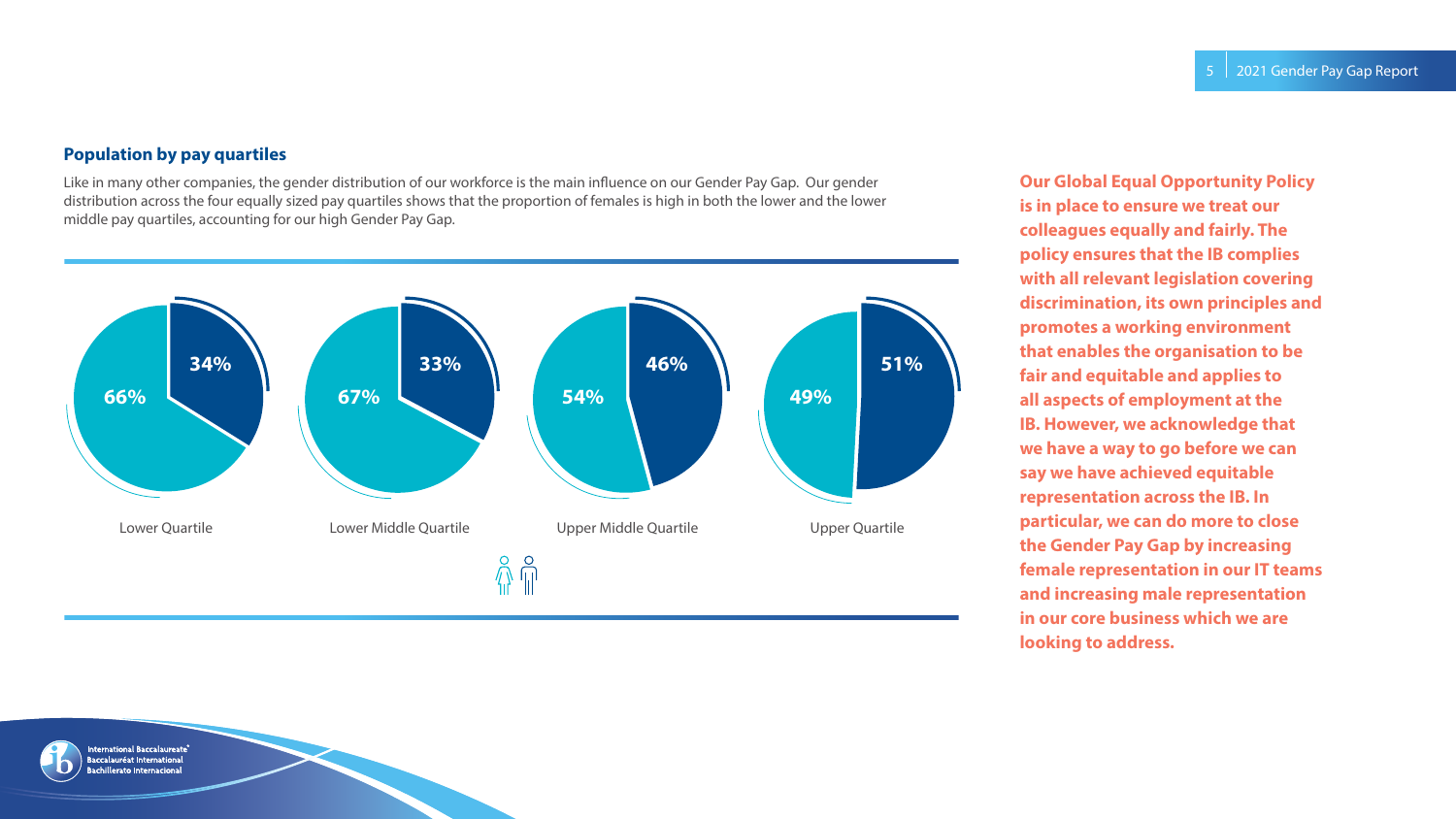## **Our Diversity, Equity and Inclusion journey**

It is important to remember sustainable change does not occur overnight and the same can be said of our Gender Pay Gap. Our aim over the next year is to identify if we have any statistically significant issues regarding pay that need to be addressed, and to help us target our actions where they will be most useful. We will focus on our recruitment process and internal growth of our teams to ensure there is equitable opportunity for all genders. We will continuously review and evolve our compensation and benefits approach at the IB.

**We are also pleased to note that the IB is currently recruiting a Head of Diversity, Equity and Inclusion (DEI) to champion DEI in the organisation. This role is being introduced with a focus on defining and implementing the IB's global DEI strategy to ensure it is integrated into the IB's culture, values and in line with our organisation's People Strategy. We are looking to develop strategies showing our commitment to narrowing the Gender Pay Gap and increasing diversity within the organisation. This activity will be headed by the Head of DEI and supported by our new and agile Diversity, Equality and Inclusion committees, both globally and in the UK.**

#### **What we've been doing**

Over the last 6 months we have been working hard to analyse our 2020 Gender Pay Gap report and to create more gender balanced strategies and practices :

- The HR team have specified key performance indicators relating to gender to help ensure we create this balance
- We are working with hiring managers to ensure they are offering opportunities for part-time roles. This will provide more flexibility for parents and carers
- Since October 2021, we have hired:
	- 18 new staff
	- 55% female to 45% male ratio (8:10)
	- 3:2 female to male staff at HG12, which is a Hay Grade with high female representation
	- 3 new females hired into management, HG16

#### **Next steps**

We are committed to creating a more gender-balanced workforce at the IB and we have put in place a number of initiatives to help achieve this.

Some parts of our business have historically had very high female representation, such as Assessment, and others with a higher male representation, such as IT. We are committed to creating gender parity in these areas. We are going to be smarter and more targeted about how we employ, retain and nurture employees in certain roles, offices and management levels and we will develop more meaningful targets to address this.

Although the legislation only requires us to report on our employees in England, Scotland and Wales, at the IB we are striving to create a diverse and inclusive culture globally.

alauréat International